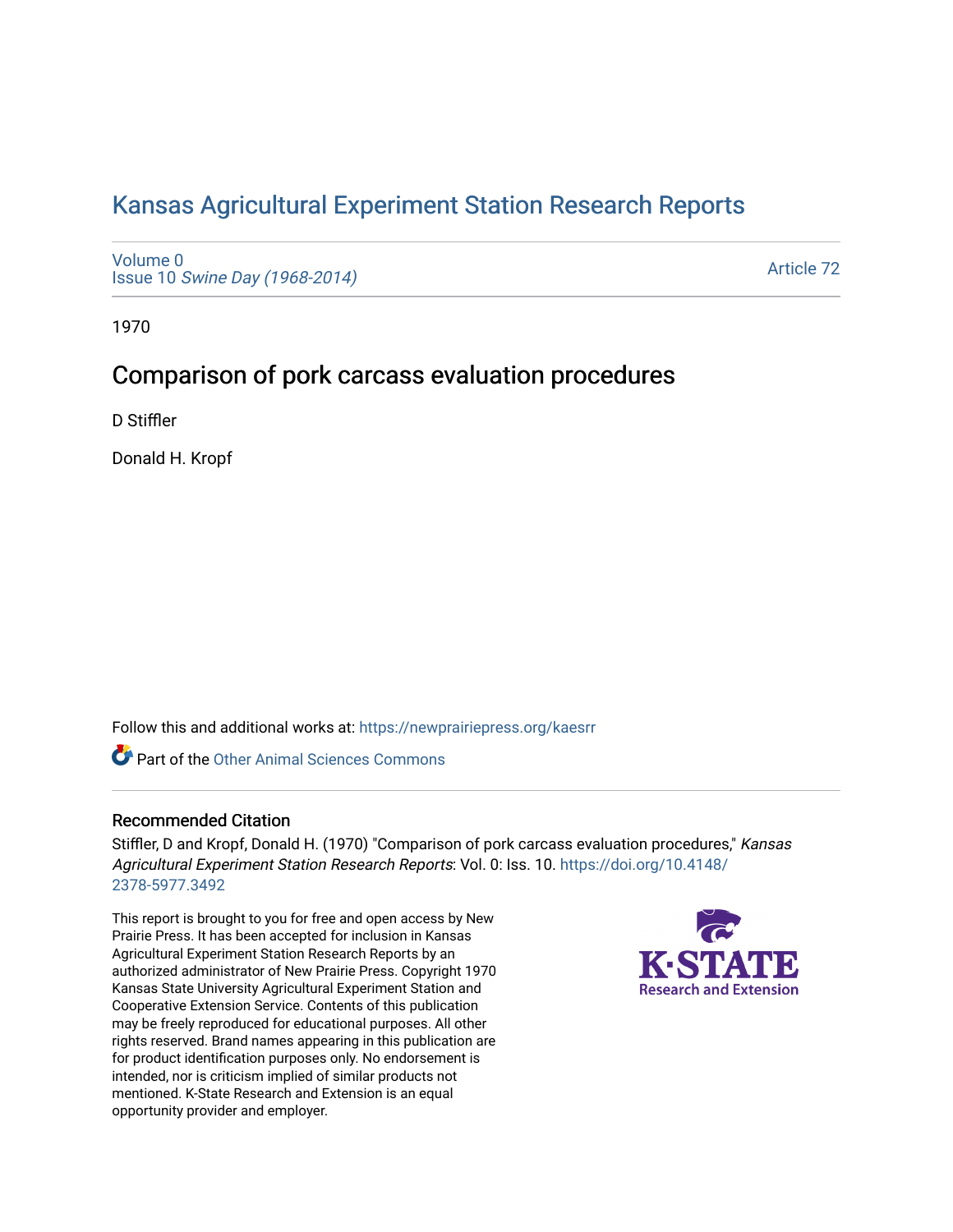## Comparison of pork carcass evaluation procedures

#### Abstract

Carcass data were obtained from 28 barrows from the Kansas Swine Testing Station and 31 from the Kansas State Barrow Contest in 1969. All were slaughtered and standard measurements taken. Each carcass was cut to wholesale cuts by the conventional K.S.U. lab method. Cut-out data were used to calculate ham-loin index, four lean-cut percentages (live and carcass weight), percent ham plus loin of live and carcass weight, and dollar value of five wholesale cuts per hundred weight of carcass.; Swine Day, Manhattan, KS, October 1, 1970

#### Keywords

Swine day, 1970; Report of progress (Kansas State University. Agricultural Experiment Station and Cooperative Extension Service); 163; Swine; Pork carcass; Price of cuts

### Creative Commons License



This work is licensed under a [Creative Commons Attribution 4.0 License](https://creativecommons.org/licenses/by/4.0/).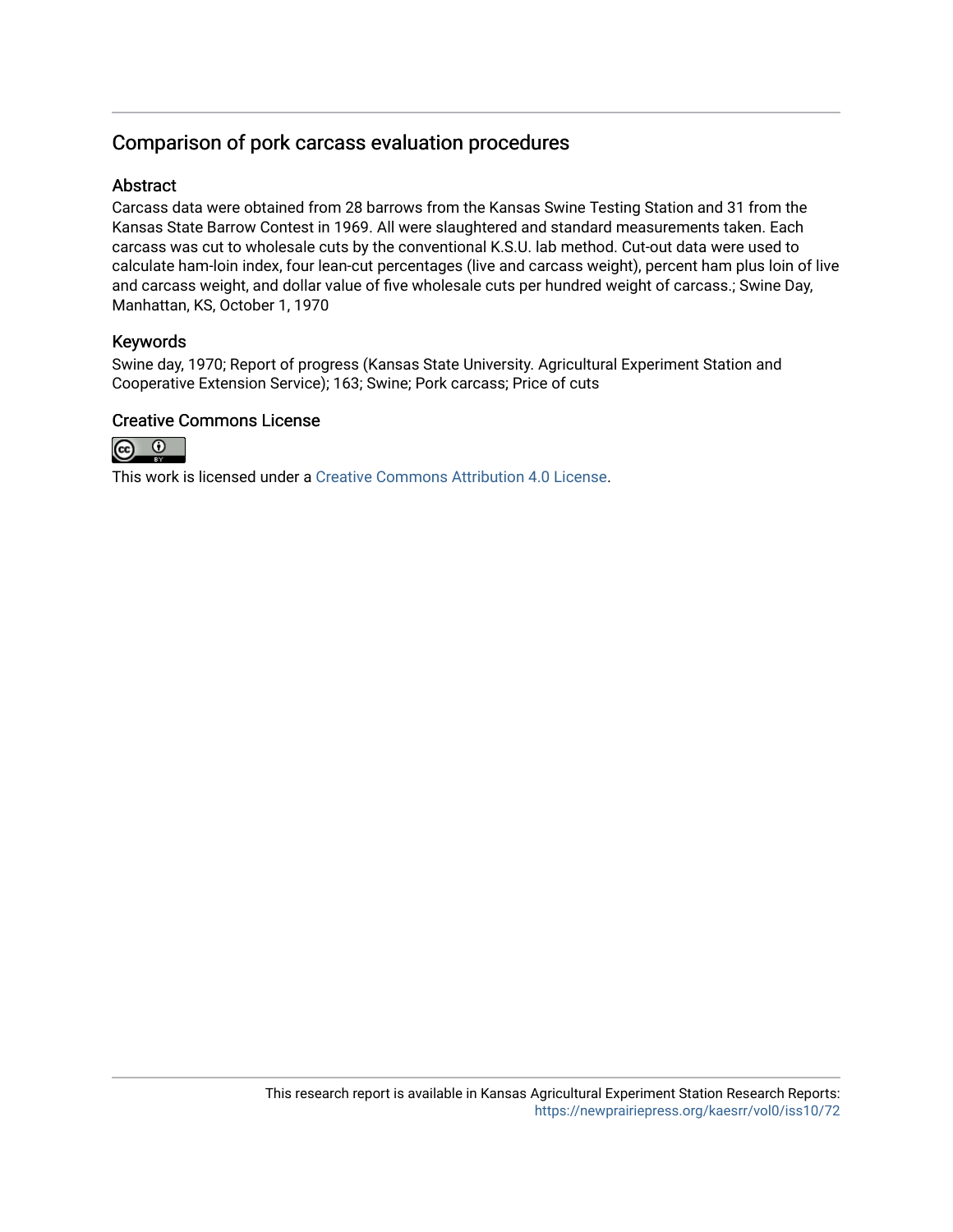Comparison of Pork Carcass Evaluation Procedures

Dennis Stiffler and D. H. Kropf

U

 $\boldsymbol{\mathsf{K}}$ 

Carcass data were obtained from 28 barrows from the Kansas Swine Testing Station and 31 from the Kansas State Barrow Contest in 1969.

All were slaughtered and standard measurements taken. Each carcass was cut to wholesale cuts by the conventional K.S.U. lab method.

Cut-out data were used to calculate ham-loin index, four lean-cut percentages (live and carcass weight), percent ham plus loin of live and carcass weight, and dollar value of five wholesale cuts per hundred weight of carcass.

The price of each cut at bi-monthly intervals from January 1969 to November 1969 (Table 21) was used to compute dollar values. The six monthly prices were averaged. Dollar value was unavailable on twelve carcasses.

Table 21. Monthly and Average Cwt. Prices of Wholesale Cuts Used

| 1969     | Loins   | Hams    | <b>Butts</b> | Picnics | Bellies |
|----------|---------|---------|--------------|---------|---------|
| Jan. 9   | \$48.50 | \$43.00 | \$37.00      | \$31.00 | \$29.75 |
| Mar. 13  | 43.50   | 46.00   | 34.50        | 27.50   | 34.75   |
| May 15   | 59.00   | 44.00   | 42.50        | 31.50   | 37.25   |
| July 10  | 62.50   | 46.50   | 44.50        | 36.00   | 37.75   |
| Sept. 11 | 58.00   | 49.50   | 51.50        | 32.00   | 41.00   |
| Nov. 6   | 59.25   | 57.50   | 42.75        | 29.50   | 38.50   |
| Average  | 553.46  | 547.75  | 542.93       | 531.25  | \$36.50 |

#### Results and Discussion

Barrow carcasses were classified as certified if they met required 1969 standards of at least 4.0 square inches of loin eye area, at least<br>29 inches long, not more than 1.5 inches backfat, and reached 200 lbs. in at least 170. Forty-two met those requirements; seventeen failed to.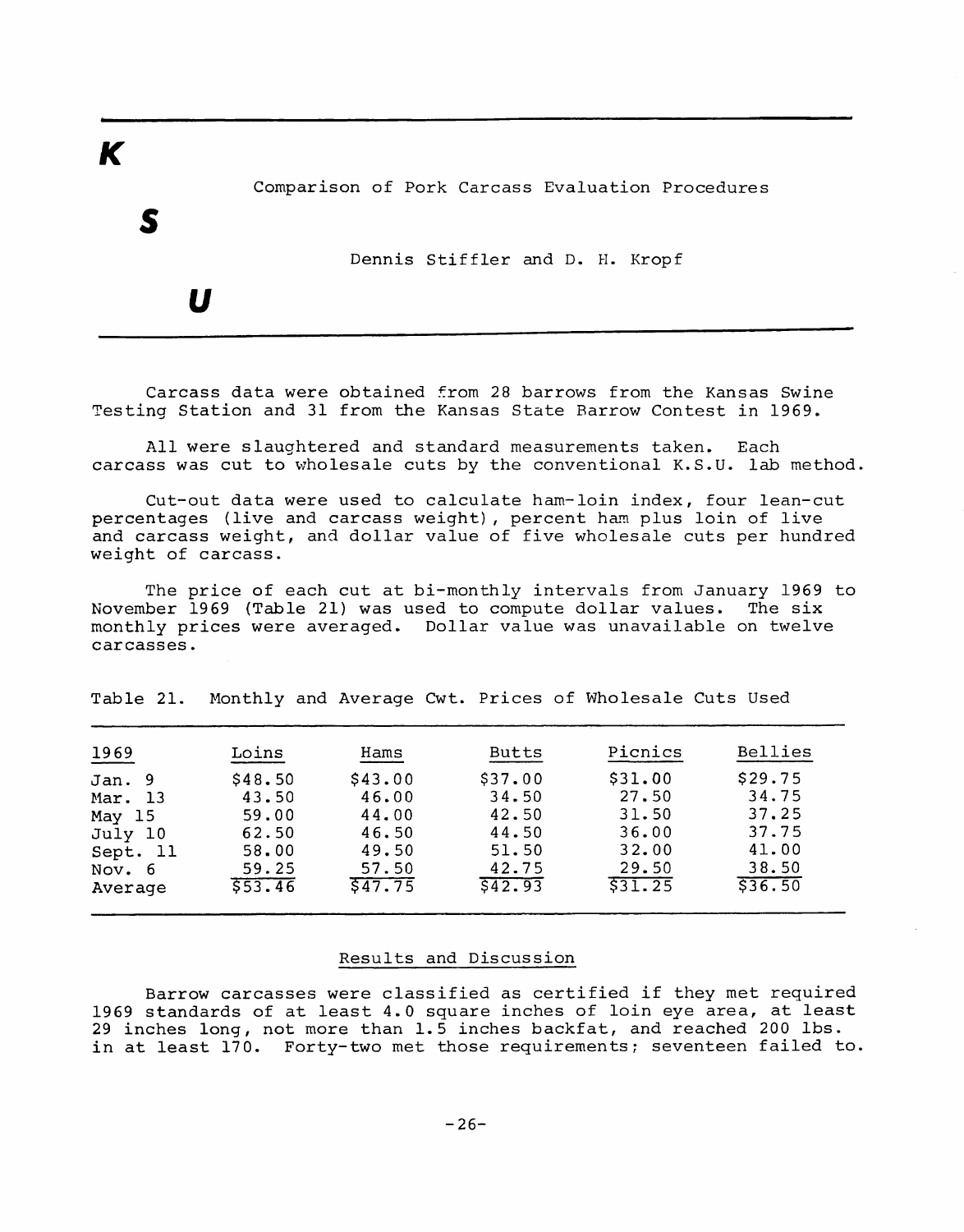All were ranked according to ham-loin index (highest first) and by percent ham plus loin of live and carcass weight; percent four lean cuts to live and carcass weight; and dollar value of five wholesale cuts per hundred pounds of carcass (Table 22 and 23).

The highest ranking ham loin index for certified animals was 120.0; for noncertified, 135.3. The top noncertified carcass was well muscled but it was too short (28.7 inches). Second place noncertified carcass index was 92.9, compared with 116.2 for the second placed certified carcass. Averages for certified carcasses were higher for all factors studied.

High indexing carcasses generally ranked high in other categories. The top certified carcass was first in percent lean cuts of live and carcass weight and third in dollar value and percent ham plus loin of carcass.

Most difficult wholesale cut to standardize is the loin because five cutting errors are possible: carcass split, scribe length, anterior and posterior cutting locations, and external fat trim.

Points where the ham is separated from the carcass and foot are easy to establish, but standardizing fat trim is difficult. Shoulder cuts also involve cutting errors. Some errors cancel each<br>other when cut weights are combined as with four lean cuts. Errors also tend to cancel each other in calculating value of the five primal cuts.

The ham-loin index may be the most repeatable measurement. It is derived from loin eye area (a fairly repeatable value) and ham's percentage of adjusted live weight.

The ham-loin index would work best under most packing plant conditions because only one cut would be weighed. Loin eye area is obtained for all ranking methods, to determine if minimum requirements are met. The criticism against using loin-eye in the index is that loin-eye size does not correlate closely with percentage loin of live weight nor with loin value.

The four lean cut percentages seem to emphasize development of shoulder cuts equally with ham and loin.

Ham-plus-loin percentages could vary most because loin percentage is a major component.

Value of the five primal cuts depends on prices used. Wholesalecut prices fluctuate widely (Table 21), so an average price seems to be the fairest way to estimate relative carcass value. Some carcass shows use all cuts, but that calls for too much extra work with too little time at most carcass contests.

Generally, carcasses that placed high under one system also placed high under other systems except rank. The disparity between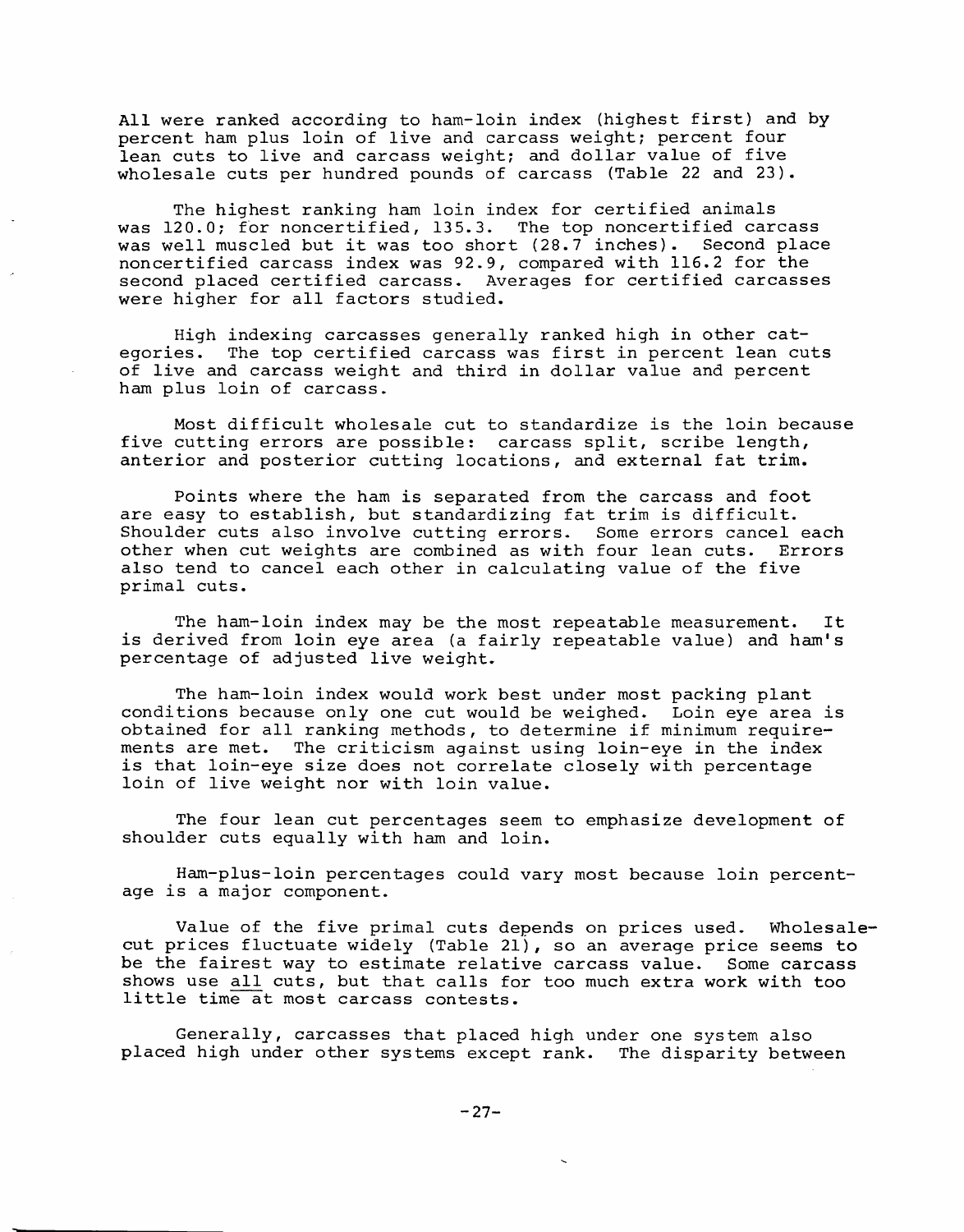live and carcass ranking for either percent ham plus loin or percent lean cuts results from variations in dressing percent. Wide variations in fill should have been avoided as all animals were taken off feed 18 hours before slaughter. Therefore, animals that placed higher, for example, in percent lean cuts on a live basis than on a carcass basis had a high carcass-to-viscera ratio.

All methods involve possible errors in cutting and trimming even when one person cuts all carcasses. Standardizing procedures are even more difficult in a commercial packing plant.

Carcass indexes, percentages, or values should not be considered as absolutes; all may contain errors.

| Carcass           | $Ham-$<br>loin          |                                       | % Ham + Loin         |                                                  |                      |                            | % 4 Lean Cuts        |                                    |                      |                               | Dollar value<br>of 5 primal<br>cuts per cwt. |                                      |  |
|-------------------|-------------------------|---------------------------------------|----------------------|--------------------------------------------------|----------------------|----------------------------|----------------------|------------------------------------|----------------------|-------------------------------|----------------------------------------------|--------------------------------------|--|
| No.               | Index                   |                                       | Live                 |                                                  | Carcass              |                            | Live                 |                                    | Carcass              |                               | carcass*                                     |                                      |  |
| 121<br>031<br>017 | 120.0<br>116.2<br>115.6 | ı<br>$\overline{2}$<br>$\overline{3}$ | 30.5<br>30.9<br>30.0 | $\overline{4}$<br>$\mathbf{3}$<br>7 <sup>1</sup> | 41.3<br>41.6<br>43.7 | 8<br>5<br>$\mathbf{1}$     | 49.2<br>45.3<br>44.0 | $\mathbf 1$<br>3 <sup>1</sup><br>6 | 67.0<br>60.8<br>64.0 | $\mathbf{1}$<br>$\frac{7}{2}$ | 33.01<br>33.30<br>34.33                      | 9<br>$\frac{6}{1}$                   |  |
| 015               | 112.0                   | 4                                     | 31.5                 | 1                                                | 42.5                 | 3                          | 45.3                 | 3                                  | 61.2                 | 5                             | 33.72                                        | 3                                    |  |
| 001               | 109.7                   | 5                                     | 30.4                 | 5                                                | 42.9                 | $\overline{2}$             | 44.5                 | 5                                  | 62.6                 | $\overline{4}$                | 33.97                                        | $\overline{c}$                       |  |
| 018               | 108.0                   | 6                                     | 28.9                 | 17                                               | 40.5                 | 13                         | 45.4                 | $\overline{2}$                     | 63.6                 | $\overline{3}$                | 32.79                                        | 14                                   |  |
| 008               | 107.7                   | 7                                     | 28.8                 | 18                                               | 40.4                 | 14                         | 42.1                 | 15                                 | 59.1                 | 12                            | 32.59                                        | 16                                   |  |
| 132               | 104.2                   | 8                                     | 28.0                 | 22                                               | 37.8                 | 33                         | 38.5                 | 35                                 | 59.9                 | 32                            | 31.93                                        | 19                                   |  |
| 016               | 104.0                   | 9                                     | 29.9                 | 8                                                | 41.5                 | 6                          | 43.4                 | 8                                  | 60.5                 | - 8                           | 33.31                                        | 5                                    |  |
| 123               | 102.0                   | 10                                    | 29.7                 | 9                                                | 40.1                 | 17                         | 42.8                 | 12                                 | 57.0                 | 22                            | 32.53                                        | 17                                   |  |
| 030               | 101.5                   | 11                                    | 29.2                 | 13                                               | 40.2                 | 16                         | 41.6                 | 17                                 | 57.2                 | 20                            | 32.61                                        | 15                                   |  |
| 035               | 99.6                    | 12                                    | 29.0                 | 14                                               | 40.8                 | 11                         | 41.9                 | 16                                 | 59.3                 | 10                            | 32.96                                        | 10                                   |  |
| 209<br>106<br>029 | 99.0<br>98.3<br>98.2    | 13<br>14<br>15                        | 26.6<br>29.5<br>29.4 | 35<br>11<br>12                                   | 38.3<br>41.8<br>40.9 | 28<br>$\overline{4}$<br>10 | 37.9<br>41.0<br>43.3 | 38<br>20<br>9                      | 54.7<br>57.9<br>60.2 | 34<br>16<br>9                 | 33.38<br>32.94                               | --<br>$\overline{4}$<br>11           |  |
| 108<br>107<br>135 | 97.8<br>97.4<br>97.3    | 16<br>17<br>18                        | 27.4<br>27.0<br>27.2 | 26<br>30<br>28                                   | 38.9<br>40.0<br>39.0 | 22<br>18<br>21             | 39.9<br>38.6<br>40.0 | 26<br>34<br>24                     | 56.6<br>57.1<br>56.9 | 24<br>21<br>23                | 32.42<br>------                              | --<br>19<br>$\overline{\phantom{m}}$ |  |
| 002               | 97.0                    | 19                                    | 29.6                 | 10                                               | 38.8                 | 24                         | 41.5                 | 18                                 | 54.3                 | 36                            | 31.85                                        | 21                                   |  |
| 040               | 96.5                    | 20                                    | 28.3                 | 21                                               | 38.5                 | 26                         | 42.3                 | 14                                 | 57.4                 | 18                            | 31.67                                        | 23                                   |  |
| 033               | 95.0                    | 21                                    | 28.6                 | 19                                               | 40.0                 | 19                         | 41.1                 | 19                                 | 57.6                 | 17                            | 32.48                                        | 18                                   |  |
| 023               | 94.7                    | 22                                    | 28.0                 | 23                                               | 38.3                 | 29                         | 42.4                 | 13                                 | 58.0                 | 14                            | 31.61                                        | 25                                   |  |
| 126               | 93.5                    | 23                                    | 27.5                 | 25                                               | 38.1                 | 30                         | 39.0                 | 32                                 | 54.0                 | 38                            | 31.46                                        | 26                                   |  |
| 139               | 93.2                    | 24                                    | 31.3                 | $\overline{2}$                                   | 39.8                 | 20                         | 43.2                 | 10                                 | 58.0                 | 15                            | 31.63                                        | 24                                   |  |

Table 22. Ranking of Certified Barrow Carcasses by Indicated Evaluation Methods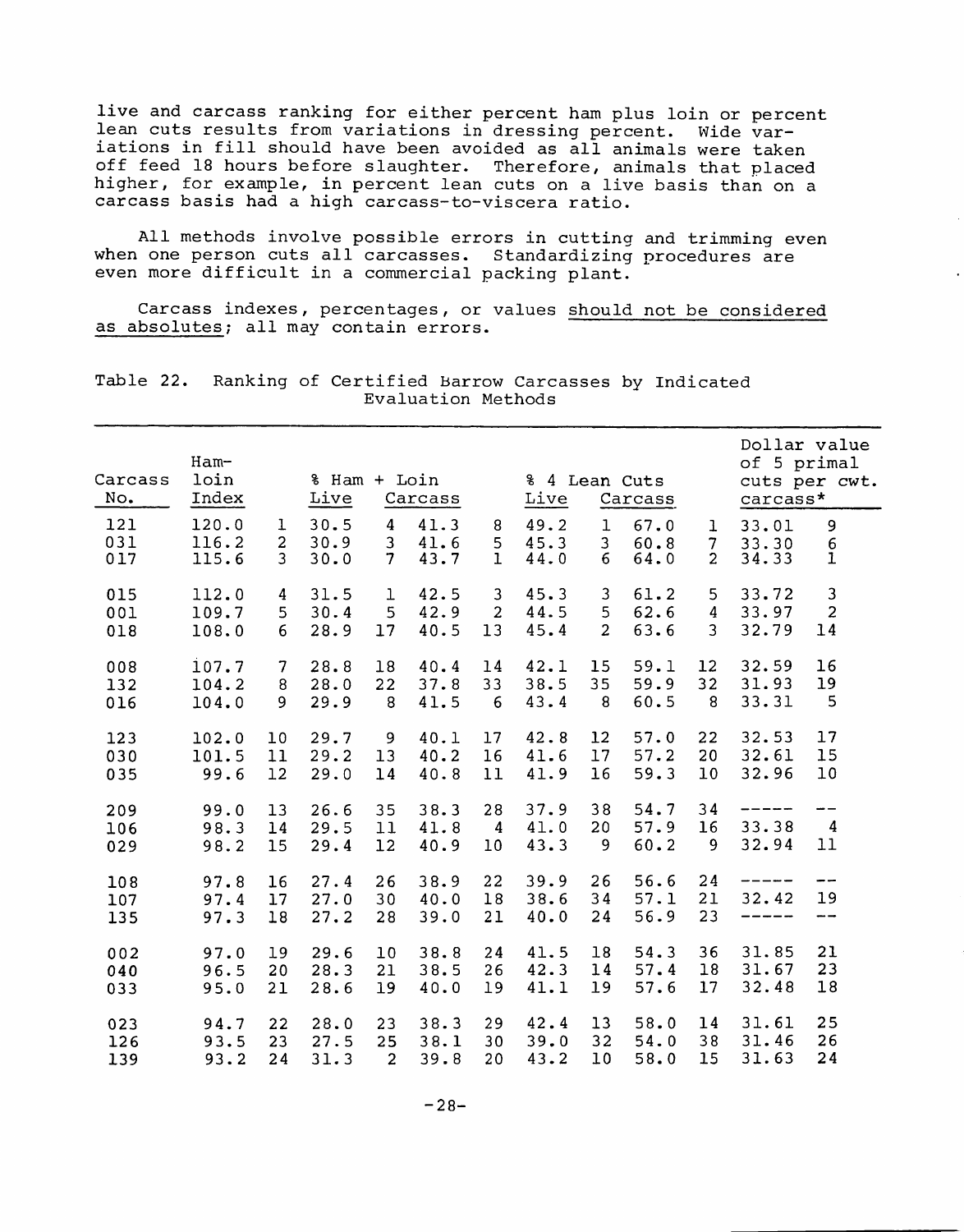| 34<br>29.24<br>50.7<br>42<br>37.5<br>40<br>25.1<br>33.8<br>42<br>92.4<br>25<br>41<br>133<br>28<br>55.9<br>27<br>31.22<br>27<br>34<br>39.8<br>32<br>37.6<br>26<br>26.8<br>92.3<br>039<br>13<br>32.82<br>42<br>51.0<br>41<br>36.7<br>40.3<br>27<br>29.0<br>$15\,$<br>15 <sub>2</sub><br>92.1<br>140<br>8<br>33.05<br>43.5<br>$7\overline{ }$<br>59.2<br>11<br>9<br>41.2<br>30.1<br>6<br>134<br>28<br>92.0<br>27<br>57.3<br>19<br>31.40<br>33<br>38<br>31<br>39.0<br>25.9<br>38.0<br>29<br>105<br>91.6<br>32<br>40<br>52.0<br>30.52<br>37.0<br>41<br>36.1<br>39<br>25.5<br>39<br>30<br>120<br>90.7<br>28<br>28<br>31.36<br>21<br>55.8<br>32<br>40.5<br>122<br>31<br>27.6<br>24<br>38.0<br>90.6<br>$\overline{7}$<br>58.9<br>13<br>33.21<br>22<br>40.4<br>41.4<br>$\overline{7}$<br>014<br>88.1<br>32<br>28.5<br>20<br>29<br>55.0<br>31<br>39.7<br>34<br>37.0<br>37<br>------<br>33<br>26.7<br>124<br>87.2<br>31<br>31.08<br>29<br>55.4<br>25<br>26.8<br>33<br>37.2<br>36<br>40.0<br>103<br>86.8<br>34<br>29<br>33<br>31.30<br>54.8<br>36<br>35<br>38.4<br>26.3<br>36<br>37.5<br>127<br>86.7<br>35<br>54.2<br>37<br>28<br>36.6<br>38<br>39.8<br>--<br>26.9<br>31<br>038<br>85.8<br>36<br>23<br>35<br>31.81<br>37<br>54.6<br>25<br>38.0<br>37<br>26.1<br>37<br>38.6<br>142<br>84.4<br>12<br>32.84<br>61.0<br>12 <sup>°</sup><br>43.1<br>11<br>6<br>16<br>40.7<br>143<br>83.2<br>38<br>28.9<br>25<br>23<br>56.2<br>27<br>40.1<br>$- -$<br>------<br>27.3<br>38.4<br>83.0<br>39<br>27<br>101<br>56.2<br>25<br>38.9<br>23<br>39.2<br>30<br>40<br>27.1<br>29<br>112<br>81.8<br>--<br>22<br>30 <sub>o</sub><br>31<br>55.3<br>30.41<br>40<br>40<br>39.1<br>036<br>78.1<br>41<br>25.4<br>36.0<br>39<br>52.6<br>39<br>42<br>41<br>37.8<br>42<br>25.0<br>39.9<br>102<br>76.3<br>---- | Carcass<br>No. | $Ham-$<br>loin<br>Index | ፄ Ham<br>Live | + Loin | Carcass | % 4 Lean Cuts<br>Live | Carcass | Dollar value<br>of 5 primal<br>cuts per cwt.<br>carcass* |  |  |
|------------------------------------------------------------------------------------------------------------------------------------------------------------------------------------------------------------------------------------------------------------------------------------------------------------------------------------------------------------------------------------------------------------------------------------------------------------------------------------------------------------------------------------------------------------------------------------------------------------------------------------------------------------------------------------------------------------------------------------------------------------------------------------------------------------------------------------------------------------------------------------------------------------------------------------------------------------------------------------------------------------------------------------------------------------------------------------------------------------------------------------------------------------------------------------------------------------------------------------------------------------------------------------------------------------------------------------------------------------------------------------------------------------------------------------------------------------------------------------------------------------------------------------------------------------------------------------------------------------------------------------------------------------------------------------------------------------------------------------------------------------------------|----------------|-------------------------|---------------|--------|---------|-----------------------|---------|----------------------------------------------------------|--|--|
|                                                                                                                                                                                                                                                                                                                                                                                                                                                                                                                                                                                                                                                                                                                                                                                                                                                                                                                                                                                                                                                                                                                                                                                                                                                                                                                                                                                                                                                                                                                                                                                                                                                                                                                                                                        |                |                         |               |        |         |                       |         |                                                          |  |  |
|                                                                                                                                                                                                                                                                                                                                                                                                                                                                                                                                                                                                                                                                                                                                                                                                                                                                                                                                                                                                                                                                                                                                                                                                                                                                                                                                                                                                                                                                                                                                                                                                                                                                                                                                                                        |                |                         |               |        |         |                       |         |                                                          |  |  |
|                                                                                                                                                                                                                                                                                                                                                                                                                                                                                                                                                                                                                                                                                                                                                                                                                                                                                                                                                                                                                                                                                                                                                                                                                                                                                                                                                                                                                                                                                                                                                                                                                                                                                                                                                                        |                |                         |               |        |         |                       |         |                                                          |  |  |
|                                                                                                                                                                                                                                                                                                                                                                                                                                                                                                                                                                                                                                                                                                                                                                                                                                                                                                                                                                                                                                                                                                                                                                                                                                                                                                                                                                                                                                                                                                                                                                                                                                                                                                                                                                        |                |                         |               |        |         |                       |         |                                                          |  |  |
|                                                                                                                                                                                                                                                                                                                                                                                                                                                                                                                                                                                                                                                                                                                                                                                                                                                                                                                                                                                                                                                                                                                                                                                                                                                                                                                                                                                                                                                                                                                                                                                                                                                                                                                                                                        |                |                         |               |        |         |                       |         |                                                          |  |  |
|                                                                                                                                                                                                                                                                                                                                                                                                                                                                                                                                                                                                                                                                                                                                                                                                                                                                                                                                                                                                                                                                                                                                                                                                                                                                                                                                                                                                                                                                                                                                                                                                                                                                                                                                                                        |                |                         |               |        |         |                       |         |                                                          |  |  |

\*<br>Not available for 8 carcasses.

 $\hat{c}$ 

# Table 23. Ranking of Noncertified Barrow Carcass by Various<br>Evaluation Methods

| Carcass<br>No. | $Ham-$<br>loin<br>Index |             | % ham<br>Live |                | + loin<br>Carcass |             | % 4 lean cuts<br>Live |                | Carcass |                |       | Dollar value<br>of 5 primal<br>cuts per cwt.<br>carcass* |  |  |  |
|----------------|-------------------------|-------------|---------------|----------------|-------------------|-------------|-----------------------|----------------|---------|----------------|-------|----------------------------------------------------------|--|--|--|
| 012            | 135.3                   | ı           | 32.6          | 1              | 43.5              | 1           | 45.3                  | Т.             | 60.4    |                | 34.09 | $\mathbf{1}$                                             |  |  |  |
| 024            | 92.9                    | $2^{\circ}$ | 28.9          | 2 <sup>1</sup> | 42.9              | $2^{\circ}$ | 40.2                  | 3              | 59.6    | $\overline{2}$ | 33.95 | $\mathbf{2}$                                             |  |  |  |
| 136            | 92.6                    | 3           | 27.4          | 4              | 37.0              | 10          | 39.6                  | 4              | 55.7    | 8              |       |                                                          |  |  |  |
| 004            | 85.8                    | 4           | 26.8          | 5.             | 39.1              | 5.          | 38.4                  | 9.             | 56.1    | 5.             | 31.94 | 4                                                        |  |  |  |
| 141            | 81.2                    | 5.          | 28.8          | 3              | 41.5              | 3           | 40.5                  | $\overline{2}$ | 58.3    | 3              |       |                                                          |  |  |  |
| 013            | 80.4                    | 6           | 26.7          | 6.             | 39.4              | 4           | 38.3                  | 6              | 56.3    | 4              | 32.12 | 3                                                        |  |  |  |
| 006            | 78.6                    | 7           | 25.1          | 14             | 36.7              | 11          | 37.3                  | 15             | 54.6    | 9              | 30.73 | 9                                                        |  |  |  |
| 011            | 78.5                    | 8           | 26.3          | 8              | 37.6              | 6           | 39.1                  | 6              | 55.8    | 7              | 31.29 | 5                                                        |  |  |  |
| 110            | 78.0                    | 9           | 26.0          | 9              | 37.1              | 9           | 39.2                  | $5^{\circ}$    | 56.0    | 6              | 30.93 | 7                                                        |  |  |  |